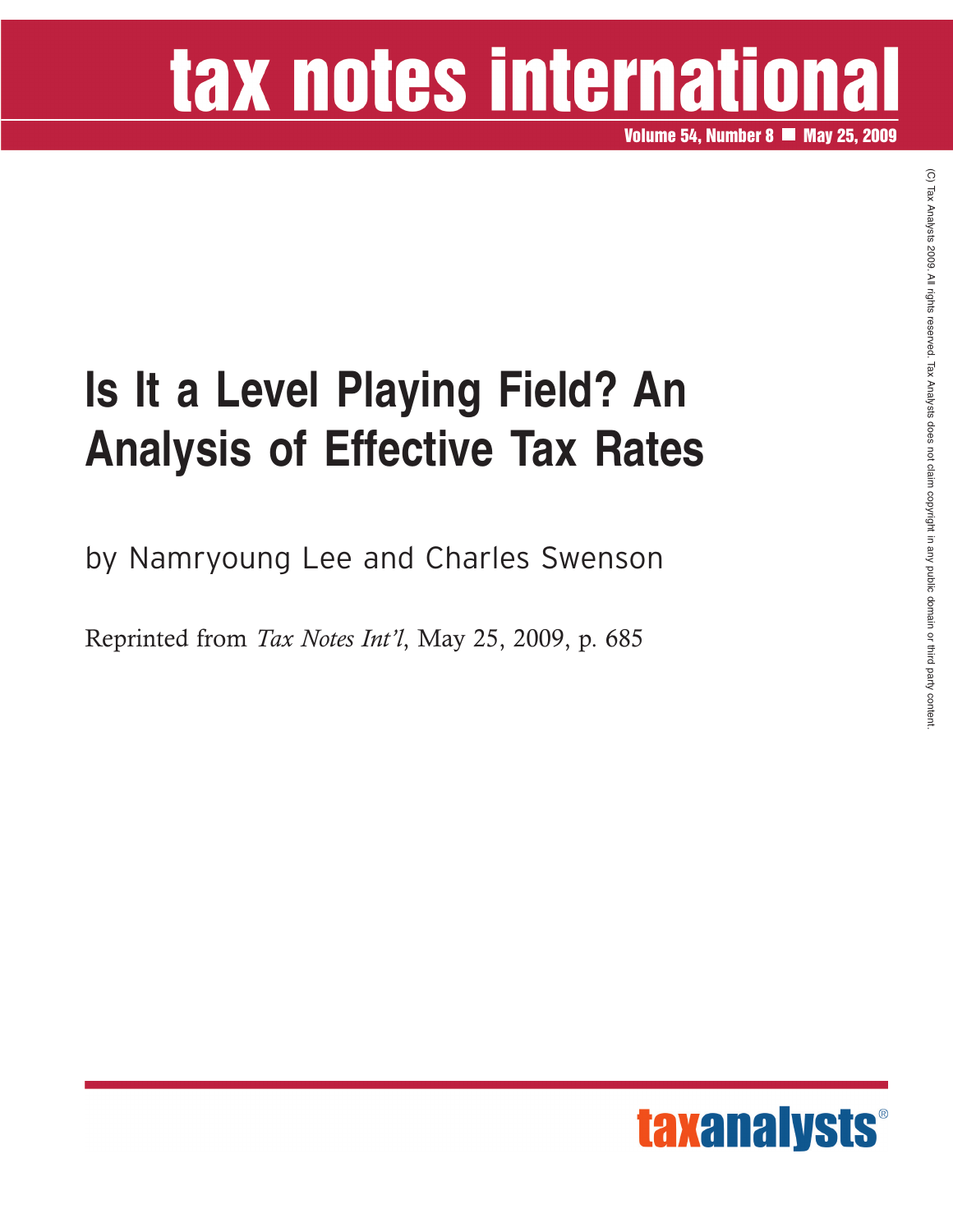# SPECIAL **REPORTS**

### Is It a Level Playing Field? An Analysis of Effective Tax Rates

by Namryoung Lee and Charles Swenson

Namryoung Lee is a professor of accounting at Korea Aerospace University in Seoul. Charles Swenson is a professor of accounting at the University of Southern California in Los Angeles.

An earlier version of this article was published in the *Asia-Pacific Journal of Taxation*, Vol. 12, No. 2 (Autumn/Winter 2008).

This article examines the 2006-2007 effective corporate income tax rates of publicly traded companies around the world. We find that Asia-Pacific companies have among the lowest effective tax rates, and that they are very successful in managing their tax burdens compared with their benchmark worldwide counterparts. In contrast, U.S. firms have among the highest effective tax rates. We also report the top 20 best tax-managed companies.

For all firms, taxes are a significant cash drain. In our analysis, firms pay an average of more than 30 percent of their net income in the form of income taxes. Fortunately, income taxes are a controllable cost. By tax planning, including locating the business in a lowtax country, firms can manage their taxes and stay competitive with their worldwide counterparts. The results of our study are important for policy purposes. Although many governments advertise low statutory tax rates and advantages to locating a new business in their country, low statutory tax rates themselves are only partly indicative of the tax cost of locating in a country. Instead, effective tax rates (ETRs) are more indicative of the true tax costs. Effective rates take into account, for example, differences in the tax base (worldwide versus territorial) and differences in incentives and tax credits. Ours is the first study to document such worldwide effective rates.

The purpose of this study is to test whether Southeast Asian countries, which are widely known for their low statutory tax rates, in fact have low ETRs. Our results find that this is the case. In examining this

theory we also find large differences in effective rates between entire countries and within industries around the world.

#### **Method**

We report the ETRs for publicly traded countries around the world. ETRs are calculated by taking the firms' income tax expense and dividing it by their pretax incomes for the year. Our data exclude any firms that report negative accounting earnings; effective rates for such firms would be meaningless. Effective rates can provide a glimpse of how firms and entire countries really stack up against one another.

The traditional measure of an ETR is:

 $ETR = total taxes paid/pretax income$ 

Ideally, total taxes paid would be drawn from firms' tax returns. Unfortunately, this type of tax return data is not publicly available, so the traditional proxy for this is total income tax expense, as reported on firms' financial statements. By dividing income tax expense by total income, we control for firm size and allow for meaningful comparisons across firms. That is, a large firm will pay more taxes than a smaller firm, and without dividing by some scale, it would appear that the larger firm has a higher tax burden. But when the larger firm's taxes paid are divided by its larger income, and the smaller firm's taxes paid are divided by its smaller income, we can meaningfully compare the two firms.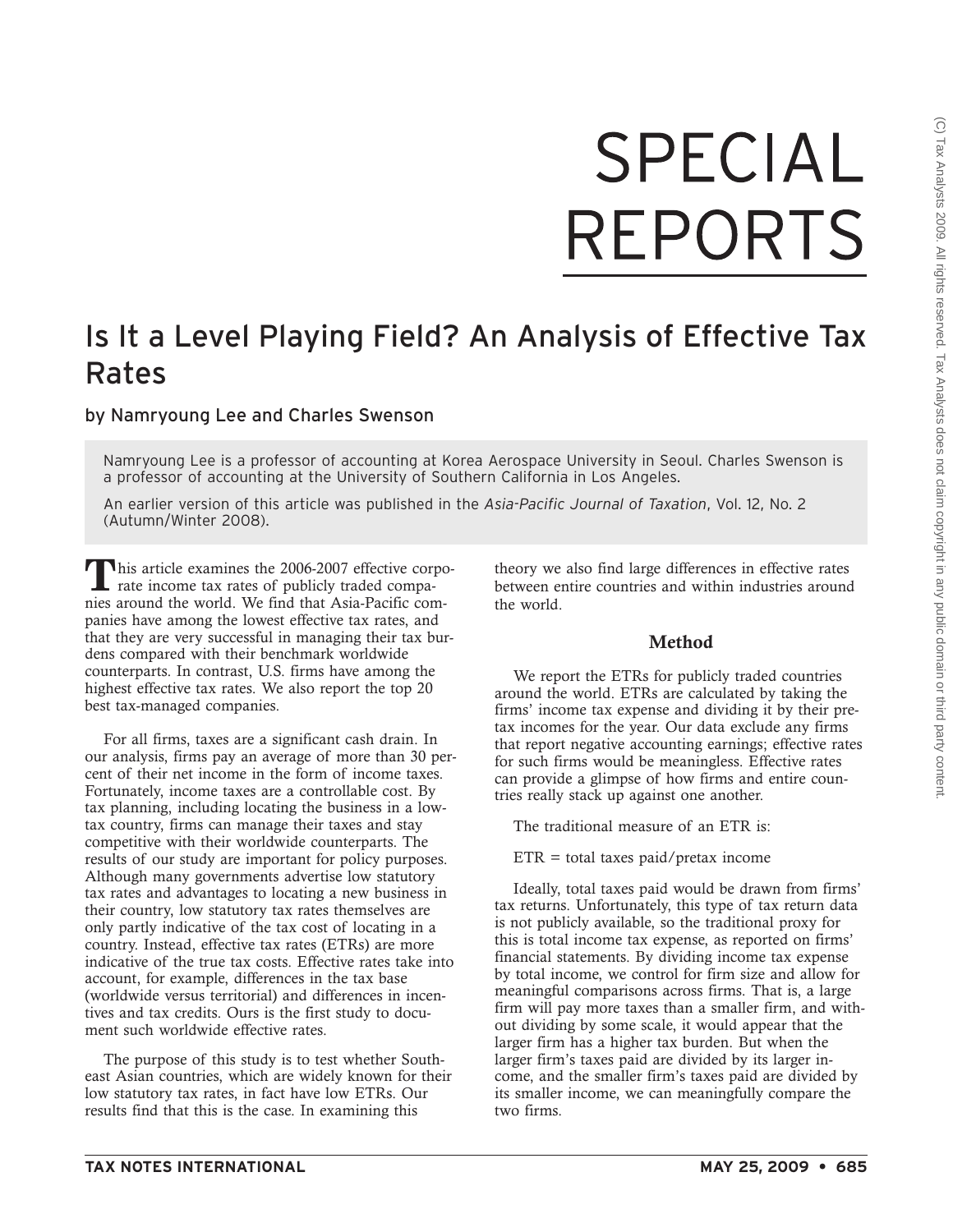The data are drawn from the Standard and Poor's Compustat Global database, which contains the financial statements of all publicly traded firms in the world. To avoid potential year-by-year fluctuations, we report the average of such data from the years 2006- 2007.

Table 1 reports, by country of incorporation, top statutory corporate tax rates and effective corporate tax rates for firms on the database by year. Top statutory rates are those effective for 2007. Effective rates are the median rates for all publicly traded companies incorporated (and publicly traded) within that country.<sup>1</sup> Effective rates can give us a clearer picture of the true tax burden faced by a company than statutory tax rates can because ETRs implicitly take into account varying tax concessions given by countries, whether the country uses a worldwide or territorial tax structure, or whether the country has restrictive or liberal rules on income recognition and allowability of deductions (expenses). The number of firms shown in the second column of the table (if fewer than 10) should be interpreted with extreme caution, since the data may simply show unusual fluctuations for a few companies during this time period.

As we might suspect, tax haven countries — the Cayman Islands, Monaco, and Panama — have statutory and effective rates at or under 10 percent. What is surprising is Australian companies' ETRs of 13 percent, when the country's statutory rate is 30 percent. While many countries' ETRs are below the statutory rate, a few have ETRs higher than the statutory rate. This is because the statutory rate only includes the national income tax rate. In contrast, firms' reported ETRs include national, local, and foreign taxes paid. For example, Cayman Islands companies have median ETRs of less than 10 percent, but this comprises solely taxes paid to other countries.

Consistent with our expectations, Pacific Rim Asian countries compare favorably. As noted above, statutory rates are at the national level, and do not include other local or foreign taxes that a firm located in that country might also face. Thus, effective rates can conceivably be higher than statutory rates. The following statutory (and effective) rates apply:

- China: 25 percent (20 percent);
- Hong Kong: 17.5 percent (14 percent);
- Indonesia: 30 percent (31 percent);
- Japan: 30 percent (41 percent);
- Korea: 25 percent (26 percent);
- Malaysia: 27 percent (21 percent);
- the Philippines: 35 percent (17 percent);
- Singapore: 20 percent (17 percent);
- Taiwan: 25 percent (17 percent); and
- Thailand 30 percent (17 percent).

The median statutory rate for these countries is 30 percent. China, Hong Kong, Malaysia, the Philippines, and Taiwan have effective rates much lower than their statutory rates. Thus, these countries must have favorable tax climates. One striking result is the very high effective rates in Japan, at 41 percent.

In comparison, the median statutory rates for other geographic areas are:

- South America: 30 percent;
- Eastern Europe: 35 percent;
- Central America: 30 percent;
- the Near East: 36 percent;
- Africa: 35 percent;
- North America: 31 percent;
- Western Europe: 34 percent; and
- all others (excluding the Caribbean): 36 percent.

The conclusion is that, on average, the Pacific Rim Asian countries offer competitive tax rates.

A policy implication of Table 1 is that firms from different countries but the same industry compete globally, and firms located in lower ETR countries have a clear cost advantage over competitors located in higher ETR countries. Those advantages can, in the long run, be used to undercut their competitors in terms of price, or investing in additional research and development or plant, among other things. To see if there is such a wide variation within industries, we report an analysis by industry in the next section.

#### **How Do ETRs Vary by Industry?**

Table 2 reports average ETRs for eight broad industry groups, by country. When there were fewer than five firms in a particular group, the country is not shown, since such a small group may not provide meaningful data.

The pattern that emerges from the data is similar to that in Table 1; Southeast Asian firms —particularly those in Hong Kong — have very low rates for most industries. Another consistent finding is that most industries based in Japan, Germany, the United States, and Italy have very high ETRs. A policy implication is that if these firms compete with each other in the global marketplace, the substantial differences in ETRs by home country appear to give large advantages to some firms, and corresponding large disadvantages to others.

<sup>&</sup>lt;sup>1</sup>Because actual tax return data are not publicly available, we use financial statement data. Some caution should be exercised in the interpretation of the data because of varying accounting standards by country. The data are derived from the Standard and Poor's Compustat Global database.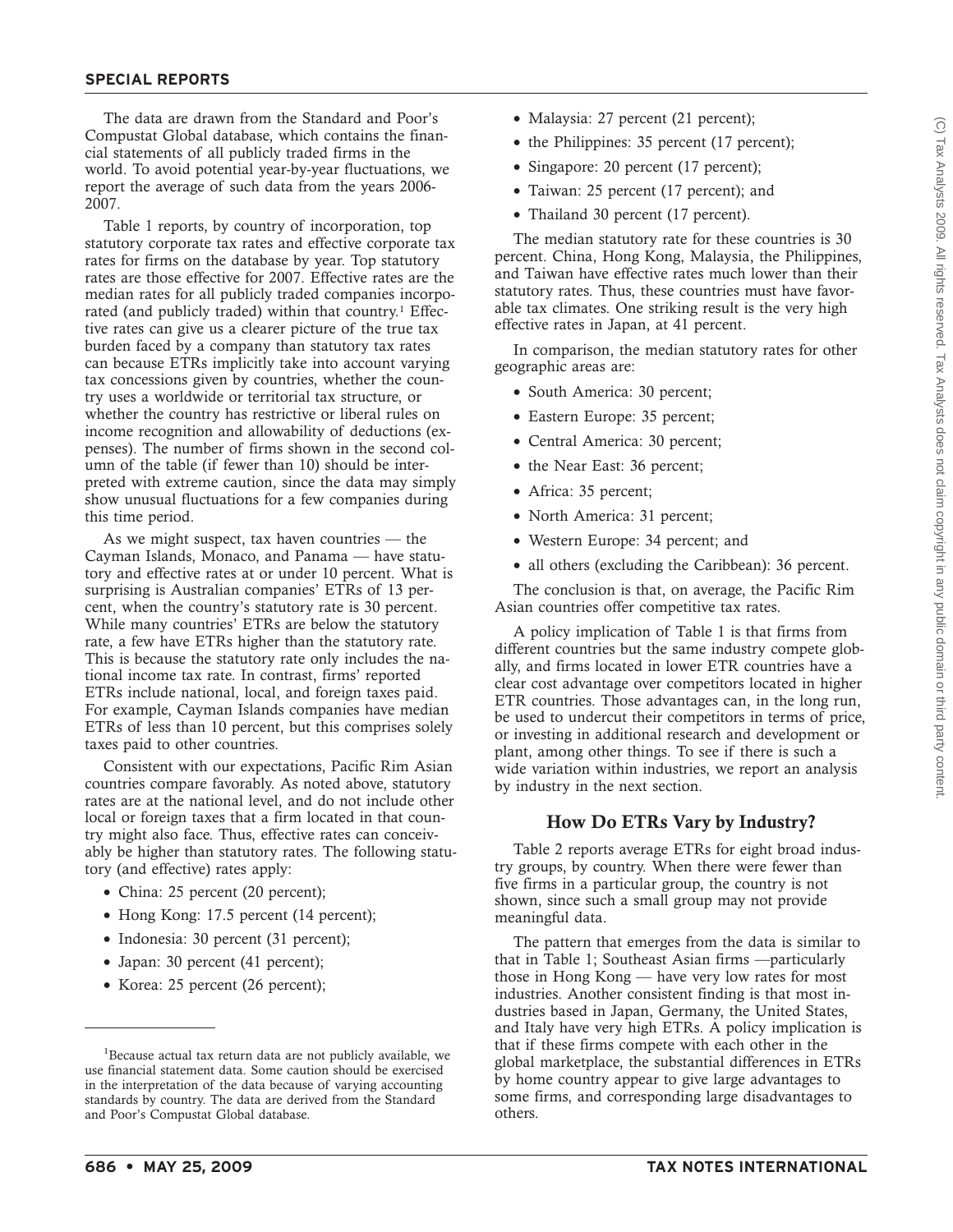|                                 | Table 1. Effective Tax Rates (ETR) and Statutory Tax Rates (STR), 2006-2007 Averages |            |              |                   |
|---------------------------------|--------------------------------------------------------------------------------------|------------|--------------|-------------------|
| <b>Country of Incorporation</b> | <b>Number of Firms</b>                                                               | ETR (Mean) | ETR (Median) | <b>STR (2007)</b> |
| Argentina                       | 24                                                                                   | 0.3353     | 0.3252       | $0.3500*$         |
| Australia                       | 1,935                                                                                | 0.1317     | 0.0219       | 0.3000            |
| Austria                         | 56                                                                                   | 0.2250     | 0.2363       | 0.2500            |
| Bangladesh                      | $\mathbf{1}$                                                                         | 0.1005     | 0.1005       | $0.3000*$         |
| Belgium                         | 77                                                                                   | 0.2467     | 0.2617       | 0.3300            |
| Bermuda                         | 400                                                                                  | 0.1406     | 0.1177       | 0.0000            |
| <b>Brazil</b>                   | 140                                                                                  | 0.2750     | 0.2764       | 0.3400            |
| Canada                          | 464                                                                                  | 0.2336     | 0.2428       | 0.2100            |
| Cayman Islands                  | 257                                                                                  | 0.1366     | 0.1022       | 0.0000            |
| Chile                           | 117                                                                                  | 0.1904     | 0.1766       | 0.3500            |
| China (P.R.C.)                  | 2,052                                                                                | 0.2030     | 0.1762       | 0.2500            |
| Colombia                        | $\,8\,$                                                                              | 0.2720     | 0.2701       | 0.3400            |
| Croatia                         | $\mathbf{1}$                                                                         | 0.2073     | 0.2073       | $0.2500*$         |
| Cyprus                          | $\overline{2}$                                                                       | 0.1148     | 0.1148       | $0.1000*$         |
| Czech Republic                  | 6                                                                                    | 0.2892     | 0.2629       | 0.2400            |
| Denmark                         | 132                                                                                  | 0.2254     | 0.2487       | 0.2650            |
| Egypt                           | $\sqrt{5}$                                                                           | 0.1429     | 0.2145       | 0.4000            |
| Estonia                         | $\overline{2}$                                                                       | 0.1682     | 0.1682       | $0.2200*$         |
| Finland                         | 145                                                                                  | 0.2413     | 0.2589       | 0.2600            |
| France                          | 471                                                                                  | 0.2942     | 0.3179       | 0.3443            |
| Germany                         | 470                                                                                  | 0.2730     | 0.2952       | 0.2500            |
| Greece                          | 84                                                                                   | 0.2760     | 0.2814       | 0.2700            |
| Hong Kong                       | 136                                                                                  | 0.1398     | 0.1250       | 0.1750            |
| Hungary                         | 14                                                                                   | 0.1259     | 0.1112       | 0.1600            |
| Iceland                         | 3                                                                                    | 0.1607     | 0.0587       | 0.1800            |
| India                           | 240                                                                                  | 0.2587     | 0.2798       | 0.3000            |
| Indonesia                       | 173                                                                                  | 0.3157     | 0.3003       | 0.3000            |
| Ireland                         | 61                                                                                   | 0.1543     | 0.1558       | 0.1250            |
| Iran                            | 31                                                                                   | 0.2372     | 0.2380       | 0.2700            |
| Italy                           | 213                                                                                  | 0.3986     | 0.3925       | 0.3300            |
| Japan                           | 3,438                                                                                | 0.4185     | 0.41223      | 0.3000            |
| Korea (R.O.K.)                  | 206                                                                                  | 0.2639     | 0.2731       | 0.2500            |
| Lithuania                       | $\mathbf{1}$                                                                         | 0.1672     | 0.1672       | $0.1500*$         |
| Luxembourg                      | $25\,$                                                                               | 0.2182     | 0.1858       | 0.2200            |
| Malaysia                        | 746                                                                                  | 0.2123     | 0.2062       | 0.2700            |
| Malta                           | $\mathbf{1}$                                                                         | 0.0677     | 0.0677       | $0.3500*$         |
| Mexico                          | 69                                                                                   | 0.2814     | 0.2852       | 0.2850            |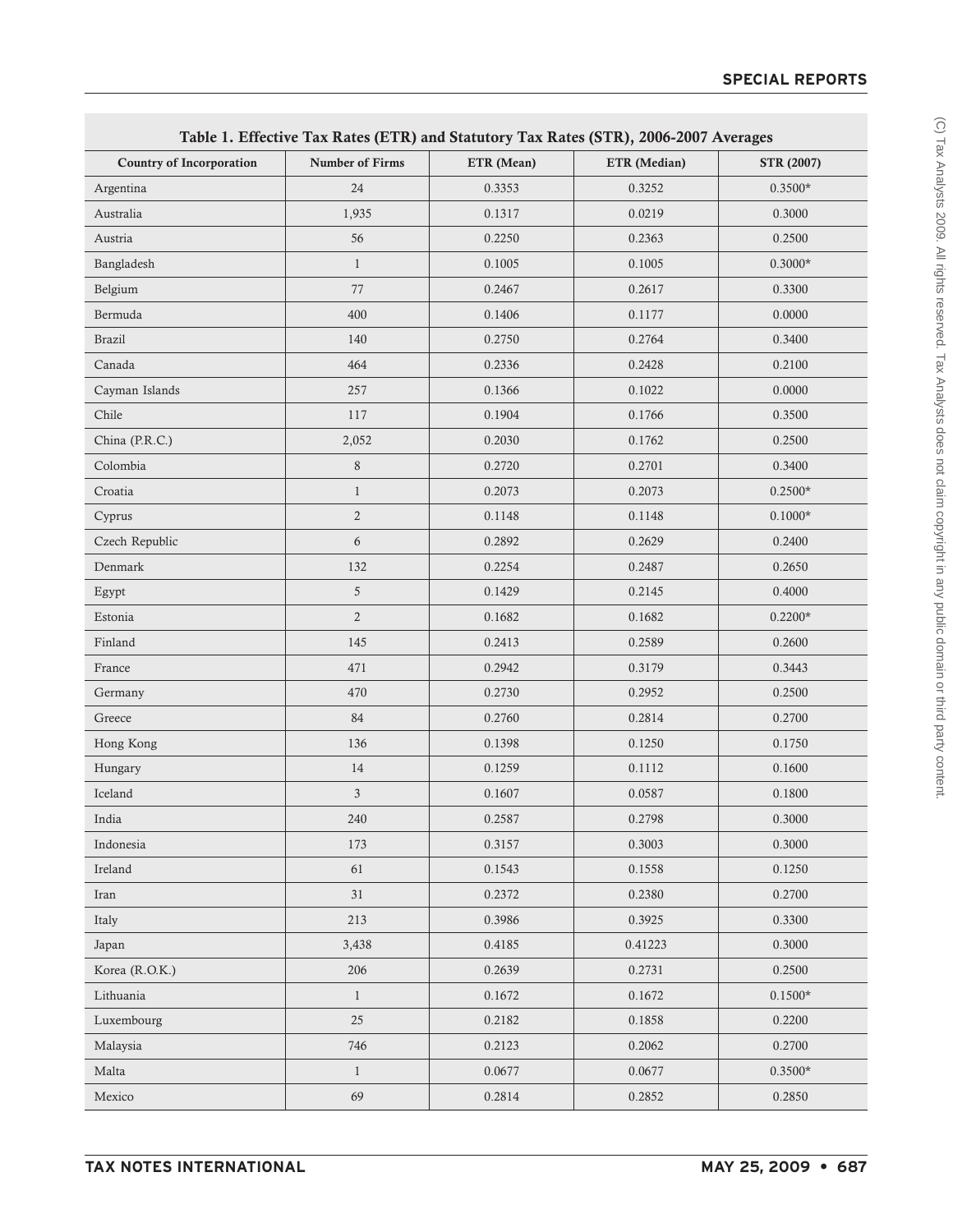|                                 | Table 1. Effective Tax Rates (ETR) and Statutory Tax Rates (STR), 2006-2007 Averages (continued) |            |              |                   |
|---------------------------------|--------------------------------------------------------------------------------------------------|------------|--------------|-------------------|
| <b>Country of Incorporation</b> | <b>Number of Firms</b>                                                                           | ETR (Mean) | ETR (Median) | <b>STR (2007)</b> |
| Monaco                          | $\sqrt{2}$                                                                                       | 0.0693     | 0.0693       | $0.3333*$         |
| Morocco                         | 6                                                                                                | 0.3059     | 0.3213       | $0.3500*$         |
| Netherlands                     | 137                                                                                              | 0.2323     | 0.2469       | 0.2755            |
| Netherlands Antilles            | $\ensuremath{\mathfrak{Z}}$                                                                      | 0.2687     | 0.2404       | $0.3450*$         |
| New Zealand                     | 110                                                                                              | 0.2637     | 0.3155       | 0.3300            |
| Norway                          | 120                                                                                              | 0.2497     | 0.2514       | 0.2800            |
| Pakistan                        | 57                                                                                               | 0.2627     | 0.2729       | 0.3500            |
| Panama                          | $\overline{4}$                                                                                   | 0.0658     | 0.0359       | $0.3000*$         |
| Paraguay                        | $\mathbf{1}$                                                                                     | 0.0000     | 0.0000       | $0.1000*$         |
| Peru                            | 29                                                                                               | 0.2923     | 0.2950       | 0.3000            |
| Philippines                     | 85                                                                                               | 0.1775     | 0.1404       | 0.3500            |
| Poland                          | 21                                                                                               | 0.1879     | 0.1943       | 0.1900            |
| Portugal                        | 31                                                                                               | 0.1741     | 0.1969       | 0.2500            |
| Romania                         | $\mathbf{1}$                                                                                     | 0.1024     | 0.1024       | $0.1600*$         |
| Russian Federation              | 20                                                                                               | 0.3332     | 0.3050       | 0.2400            |
| Saudi Arabia                    | $\overline{3}$                                                                                   | 0.0338     | 0.0329       | $0.2000*$         |
| Singapore                       | 570                                                                                              | 0.1775     | 0.1596       | 0.2000            |
| Slovakia                        | $\mathbf{1}$                                                                                     | 0.2017     | 0.2017       | 0.1900            |
| Slovenia                        | 5                                                                                                | 0.1601     | 0.1761       | $0.2200*$         |
| South Africa                    | 225                                                                                              | 0.2704     | 0.2978       | 0.2900            |
| Spain                           | 162                                                                                              | 0.2398     | 0.2663       | 0.3375            |
| Sri Lanka                       | $\overline{4}$                                                                                   | 0.1940     | 0.1666       | $0.3500*$         |
| Sweden                          | 261                                                                                              | 0.2348     | 0.2707       | 0.2800            |
| Switzerland                     | 204                                                                                              | 0.2142     | 0.2107       | 0.0850            |
| Taiwan (R.O.C.)                 | 894                                                                                              | 0.1791     | 0.1716       | 0.2500            |
| Thailand                        | 472                                                                                              | 0.1748     | 0.1936       | 0.3000            |
| Turkey                          | 30                                                                                               | 0.2151     | 0.1862       | 0.2000            |
| United Arab Emirates            | $\overline{4}$                                                                                   | 0.2417     | 0.2088       | $0.0000*$         |
| United Kingdom                  | 1,457                                                                                            | 0.2113     | 0.2450       | $0.3000*$         |
| <b>United States</b>            | 3,268                                                                                            | 0.2946     | 0.3349       | 0.3500            |
| Venezuela                       | $\boldsymbol{6}$                                                                                 | 0.3144     | 0.2624       | 0.3400            |
| Virgin Islands                  | $\mathfrak{Z}$                                                                                   | 0.1750     | 0.1528       | 0.2000            |
| Zimbabwe                        | $\overline{2}$                                                                                   | 0.2302     | 0.2302       | $0.3500*$         |
| <b>Total</b>                    | 20,419                                                                                           | 0.2562     | 0.2695       |                   |

(\*) 2006

*Data Source*: Standard and Poor's Compustat Global database.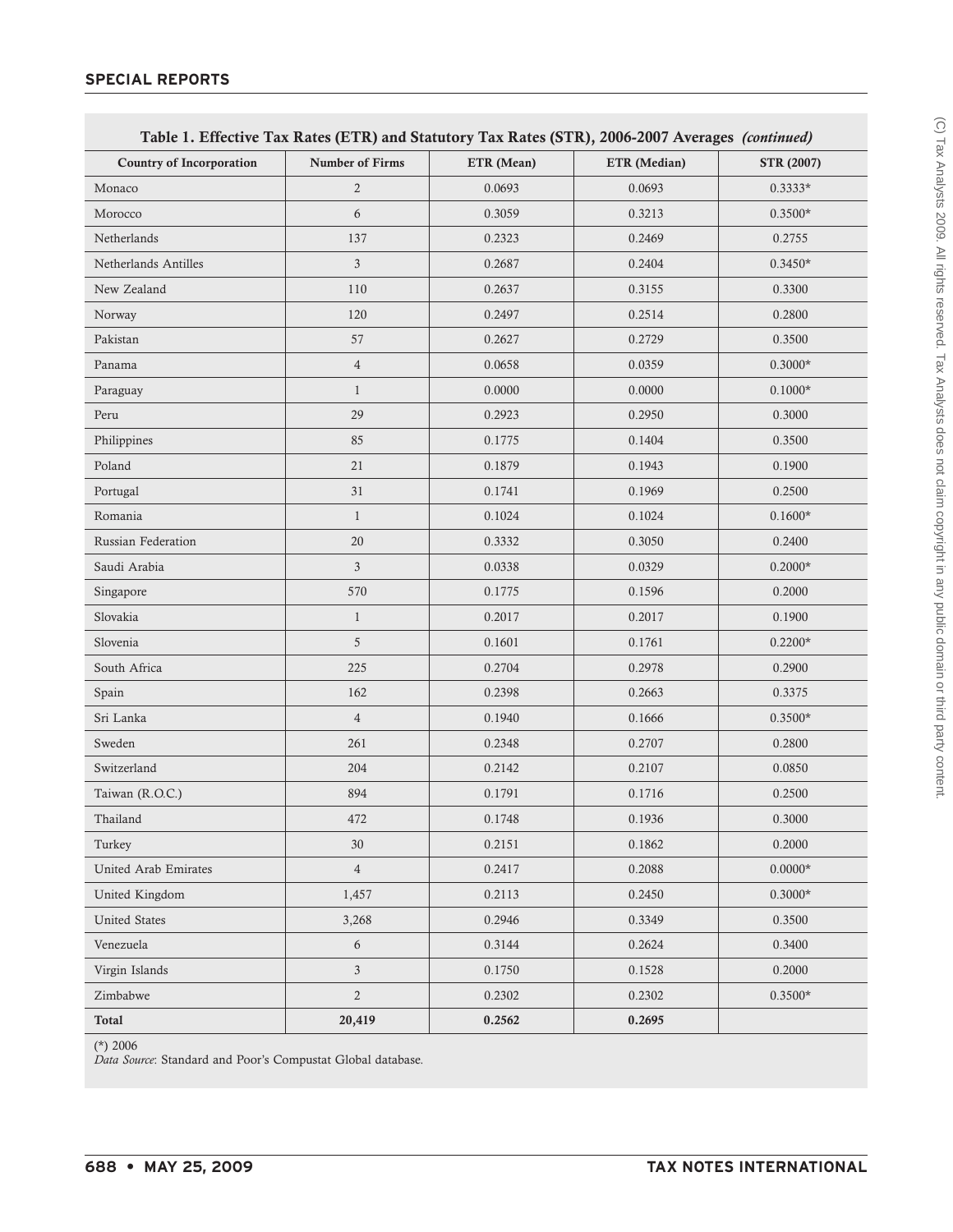|                                                                               | Professional<br>Services                                                                                                                                                                                      |           | 0.1445    |         |            |         | 0.0761  | 0.0000 |                        | 0.0000 | 0.0804         | 0.0879 | 0.2521         |          |         |        |                | 0.0453  |        |         |         | 0.0459 |                   | 0.2389  |           |        | 0.1365    |
|-------------------------------------------------------------------------------|---------------------------------------------------------------------------------------------------------------------------------------------------------------------------------------------------------------|-----------|-----------|---------|------------|---------|---------|--------|------------------------|--------|----------------|--------|----------------|----------|---------|--------|----------------|---------|--------|---------|---------|--------|-------------------|---------|-----------|--------|-----------|
|                                                                               | tors/Electronic<br>Equipment and<br>Semiconduc-<br>Instruments/<br>IT Services/<br>Computer<br>Hardware,<br>Software                                                                                          |           | 0.2246    | 0.1128  |            | 0.3590  | 0.2850  |        |                        | 0.2965 | 0.1643         | 0.1937 | 0.2435         |          |         |        |                | 0.0297  |        |         | 0.2391  | 0.3612 |                   | 0.2747  |           | 0.4719 | 0.0566    |
|                                                                               | Construction<br>${\rm Engineering}/{{\rm Maximumy}}/{{\rm Nonfinary}}/{{\rm Nonfinarial}}$<br>Services<br>and                                                                                                 |           | 0.1970    |         |            |         | 0.1912  |        |                        | 0.2176 |                |        | 0.3204         |          |         |        |                |         |        |         |         | 0.3227 |                   |         |           |        | 0.2703    |
| Table 2. Average Effective Tax Rates (ETR) by Industry and Country, 2006-2007 | <b>Real Estate</b><br>$\frac{\text{Finance}}{\text{Insurface}}/$                                                                                                                                              | 0.4005    | 0.2091    | 0.3073  |            | 0.2718  | 0.1362  | 0.1897 |                        | 0.3314 | 0.1751         | 0.1484 | 0.3083         | 0.1894   | N/A     |        |                | 0.2663  |        |         | 0.2848  | 0.3089 |                   | 0.2657  |           | 0.3063 | 0.1211    |
|                                                                               | Oil and Gas                                                                                                                                                                                                   | 0.3770    | 0.2025    | 0.2111  |            | 0.1849  | 0.1565  | 0.2974 |                        | 0.2368 | 0.1030         | 0.2104 | 0.2128         | 0.1862   |         | 0.1014 | 0.2518         | 0.1833  | 0.2185 |         | 0.2300  | 0.2785 |                   | 0.2663  |           | 0.2445 | 0.1495    |
|                                                                               | Pharmaceutical<br>Healthcare/<br>${\rm Food/}$ ${\rm Beverage/}$<br>Tobacco/                                                                                                                                  | 0.3786    | 0.1439    | 0.2118  |            | 0.2419  | 0.1503  | 0.2595 |                        | 0.2306 | 0.1485         | 0.1595 | 0.1782         | 0.2627   |         | 0.1282 |                | 0.2562  | 0.2385 |         | 0.2419  | 0.2960 |                   | 0.2996  |           | 0.2630 | 0.1287    |
|                                                                               | $\frac{\text{Automobile}}{\text{Retail/Service}}$                                                                                                                                                             | 0.3116    | 0.1413    | 0.2173  | 0.1005     | 0.2441  |         | 0.2853 | 0.2381                 | 0.2130 | 0.1361         | 0.2242 | 0.2122         | 0.4132   | 0.2073  |        | 0.3640         | 0.2218  | 0.0195 | 0.1682  | 0.2024  | 0.2918 |                   | 0.2644  |           | 0.2730 | 0.1448    |
|                                                                               | $\begin{array}{l} {\bf {\cal A}} {\bf {\cal g}}{\bf {\cal f}}{\bf {\rm curl}\bf {\rm tur}\bf {\cal e'}}\\ {\bf {\cal M}ining/}\\ {\bf {\cal C}hemical/}\\ {\bf {\cal S}\bf {\rm t}\bf {\rm ecl}} \end{array}$ |           | 0.0713    | 0.1755  |            | 0.1918  | 0.1224  | 0.2590 | 0.1434                 | 0.2296 | 0.1444         | 0.1731 | 0.2425         |          |         |        |                | 0.1772  |        |         | 0.2547  | 0.2981 | 0.5093            | 0.2863  |           | 0.2958 | 0.2758    |
|                                                                               | Unclassified<br>Industry                                                                                                                                                                                      |           | 0.1911    | 0.4263  |            | 0.3152  | 0.0977  | 0.3325 |                        | 0.2314 | 0.0996         | 0.1598 | 0.1752         |          |         |        |                | 0.2802  |        |         | 0.2907  | 0.2807 |                   | 0.2381  | 0.1562    | 0.2157 | 0.0878    |
|                                                                               | Country                                                                                                                                                                                                       | Argentina | Australia | Austria | Bangladesh | Belgium | Bermuda | Brazil | British Virgin Islands | Canada | Cayman Islands | Chile  | China (P.R.C.) | Colombia | Croatia | Cyprus | Czech Republic | Denmark | Egypt  | Estonia | Finland | France | Gabonese Republic | Germany | Gibraltar | Greece | Hong Kong |

#### **SPECIAL REPORTS**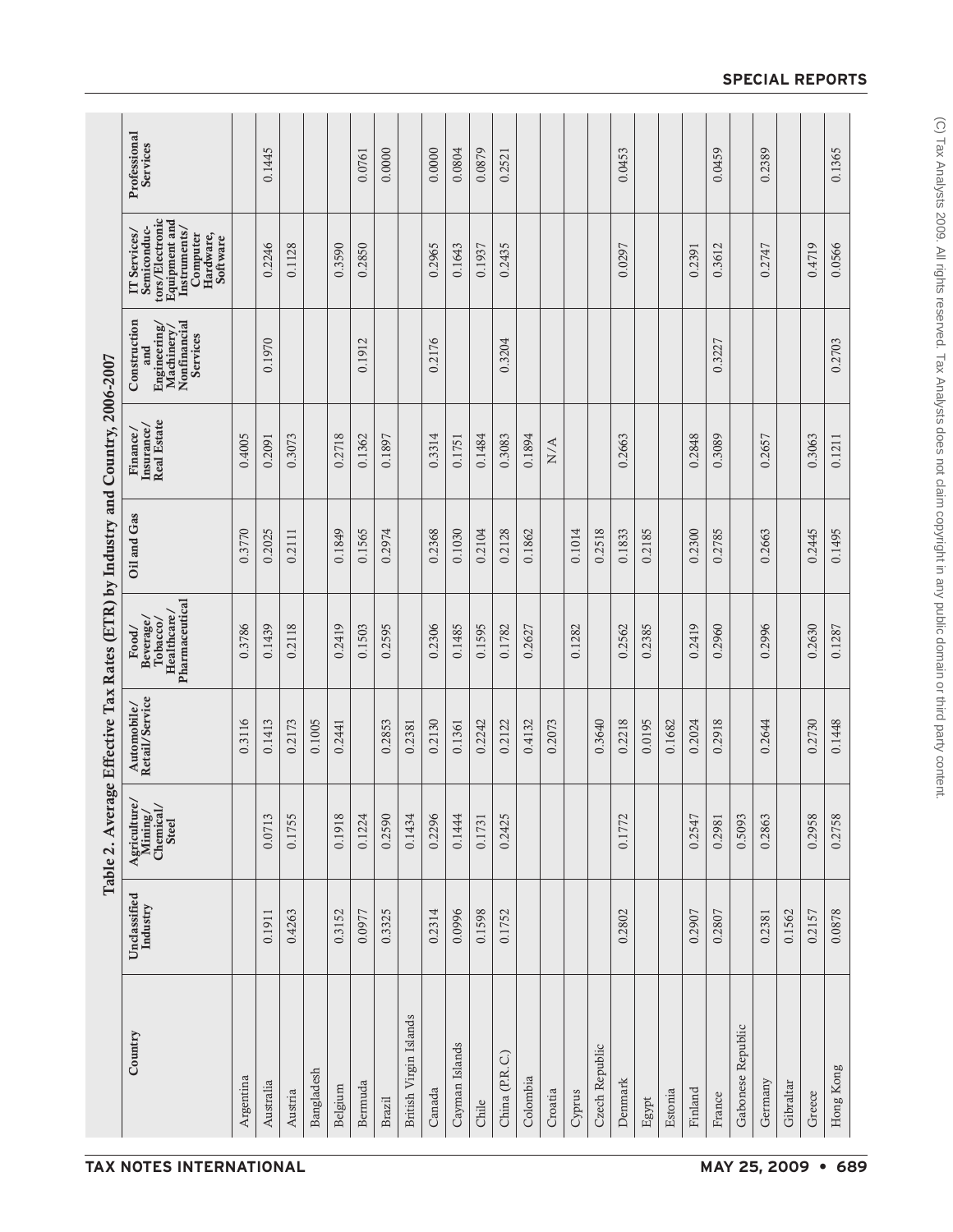|                      |                          |                                                                                                       | Table 2. Average Effective Tax Rates (ETR) by Industry and Country, 2006-2007 (continued) |                                                                                   |             |                                                       |                                                                               |                                                                                                                             |                          |
|----------------------|--------------------------|-------------------------------------------------------------------------------------------------------|-------------------------------------------------------------------------------------------|-----------------------------------------------------------------------------------|-------------|-------------------------------------------------------|-------------------------------------------------------------------------------|-----------------------------------------------------------------------------------------------------------------------------|--------------------------|
| Country              | Unclassified<br>Industry | $\begin{array}{c}\text{Agriculture/} \\\text{Mining/} \\\text{Chemical/} \end{array}$<br><b>Steel</b> | Automobile/<br>Retail/Service                                                             | Pharmaceutical<br>Healthcare/<br>$\frac{\mbox{Beverage}}{\mbox{Iobaco}}$<br>Food/ | Oil and Gas | $\frac{\rm{Insurance}}{\rm{Real~Estate}}$<br>Finance/ | Construction<br>Nonfinancial<br>Engineering/<br>Machinery.<br>Services<br>and | $\frac{tors/Electronic}{Equipment}$ and<br>Semiconduc-<br>Instruments/<br>IT Services/<br>Computer<br>Hardware,<br>Software | Professional<br>Services |
| Hungary              | 0.1827                   |                                                                                                       | 0.0503                                                                                    | 0.1867                                                                            | 0.2405      |                                                       |                                                                               |                                                                                                                             |                          |
| Iceland              |                          |                                                                                                       | 0.2117                                                                                    | 0.0587                                                                            |             |                                                       |                                                                               |                                                                                                                             |                          |
| India                | 0.1866                   | 0.3259                                                                                                | 0.2501                                                                                    | 0.2868                                                                            | 0.2961      | 0.3754                                                |                                                                               | 0.1896                                                                                                                      | 0.2281                   |
| Indonesia            | 0.3072                   | 0.2915                                                                                                | 0.3427                                                                                    | 0.3265                                                                            | 0.2677      | 0.2746                                                | 0.7522                                                                        |                                                                                                                             |                          |
| Iran                 | 0.1329                   |                                                                                                       | 0.3111                                                                                    | 0.2188                                                                            | 0.2883      | 0.2599                                                |                                                                               |                                                                                                                             | 0.3140                   |
| Ireland              | 0.2370                   | 0.0584                                                                                                | 0.1502                                                                                    | 0.1951                                                                            | 0.1163      | 0.1804                                                |                                                                               | 0.2355                                                                                                                      | 0.1279                   |
| Italy                | 0.5334                   | 0.4117                                                                                                | 0.4109                                                                                    | 0.3721                                                                            | 0.3342      | 0.4742                                                |                                                                               |                                                                                                                             | 0.2077                   |
| Japan                | 0.4222                   | 0.4129                                                                                                | 0.4175                                                                                    | 0.3949                                                                            | 0.4146      | 0.4438                                                | 0.4808                                                                        | 0.4649                                                                                                                      | 0.3279                   |
| Jordan               |                          |                                                                                                       | 0.2468                                                                                    |                                                                                   |             |                                                       |                                                                               |                                                                                                                             |                          |
| Korea (R.O.K.)       | 0.2666                   | 0.3450                                                                                                | 0.2773                                                                                    | 0.2580                                                                            | 0.2191      | 0.3159                                                |                                                                               | 0.1397                                                                                                                      | 0.2350                   |
| Lithuania            |                          |                                                                                                       |                                                                                           |                                                                                   | 0.1672      |                                                       |                                                                               |                                                                                                                             |                          |
| Luxembourg           | 0.2587                   | 0.4036                                                                                                | 0.2264                                                                                    | 0.2119                                                                            | 0.2172      |                                                       |                                                                               |                                                                                                                             | 0.0009                   |
| Malaysia             | 0.2066                   | 0.3132                                                                                                | 0.1940                                                                                    | 0.1958                                                                            | 0.1696      | 0.2374                                                | 0.2107                                                                        | 0.2591                                                                                                                      | 0.2606                   |
| Malta                | 0.0677                   |                                                                                                       |                                                                                           |                                                                                   |             |                                                       |                                                                               |                                                                                                                             |                          |
| Mexico               | 0.4746                   | 0.2200                                                                                                | 0.2805                                                                                    | 0.2358                                                                            | 0.3167      | 0.2703                                                |                                                                               | 0.7044                                                                                                                      | 0.2440                   |
| Monaco               | 0.0000                   | 0.1386                                                                                                |                                                                                           |                                                                                   |             |                                                       |                                                                               |                                                                                                                             |                          |
| Morocco              |                          |                                                                                                       | 0.2485                                                                                    | 0.3079                                                                            | 0.3315      |                                                       |                                                                               |                                                                                                                             |                          |
| Myanmar              |                          |                                                                                                       |                                                                                           |                                                                                   | 0.0291      |                                                       |                                                                               |                                                                                                                             |                          |
| Netherlands          | 0.2669                   | 0.2531                                                                                                | 0.2257                                                                                    | 0.2421                                                                            | 0.2146      | 0.1935                                                |                                                                               | 0.2305                                                                                                                      |                          |
| Netherlands Antilles |                          | 0.2295                                                                                                |                                                                                           | 0.3471                                                                            |             |                                                       |                                                                               |                                                                                                                             |                          |
| New Zealand          | 0.1867                   | 0.0519                                                                                                | 0.2483                                                                                    | 0.2661                                                                            | 0.2986      | 0.3018                                                |                                                                               | 0.2047                                                                                                                      |                          |
| Norway               | 0.2048                   | 0.2504                                                                                                | 0.2400                                                                                    | 0.3144                                                                            | 0.1716      | 0.2778                                                |                                                                               | 0.1928                                                                                                                      | 0.4673                   |
| Pakistan             | 0.1051                   | 0.3940                                                                                                | 0.2614                                                                                    | 0.2772                                                                            | 0.2297      | 0.3242                                                |                                                                               |                                                                                                                             |                          |
| Panama               |                          |                                                                                                       |                                                                                           | 0.1198                                                                            | 0.0117      |                                                       |                                                                               |                                                                                                                             |                          |
| Papua New Guinea     |                          | 0.3036                                                                                                |                                                                                           |                                                                                   |             |                                                       |                                                                               |                                                                                                                             |                          |
| Peru                 |                          | 0.2152                                                                                                | 0.2465                                                                                    | 0.3594                                                                            | 0.3569      | 0.3212                                                |                                                                               |                                                                                                                             |                          |

#### **SPECIAL REPORTS**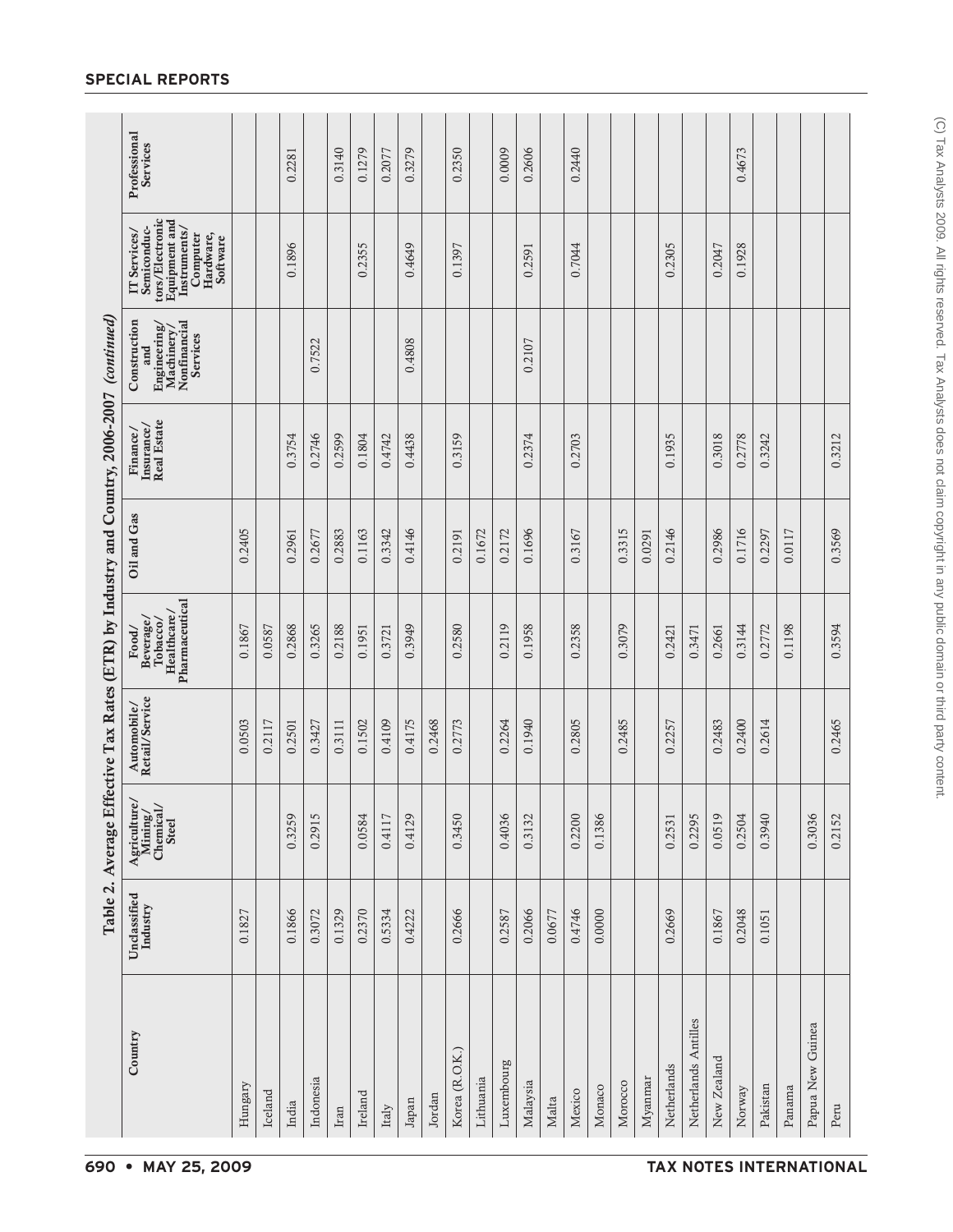| Country                                                                                                                                                                     | Unclassified<br>Industry | Agriculture/<br>Mining/<br>Chemical/<br><b>Steel</b> | Automobile/<br>Retail/Service | Pharmaceutical<br>Healthcare/<br>Beverage/<br>Tobacco/<br>Food/ | Oil and Gas | $\frac{\mathrm{Insurance}}{\mathrm{Real\,Estate}}$<br>Finance/ | Construction<br>Nonfinancial<br>${\rm Engineering}/{{\rm Maximum}}$<br>Services | tors/Electronic<br>Equipment and<br>Semiconduc-<br>Instruments/<br>IT Services/<br>Computer<br>Hardware,<br>Software | Professional<br>Services |
|-----------------------------------------------------------------------------------------------------------------------------------------------------------------------------|--------------------------|------------------------------------------------------|-------------------------------|-----------------------------------------------------------------|-------------|----------------------------------------------------------------|---------------------------------------------------------------------------------|----------------------------------------------------------------------------------------------------------------------|--------------------------|
| Philippines                                                                                                                                                                 | 0.1113                   | 0.1331                                               | 0.2088                        | 0.1629                                                          | 0.2295      | 0.2706                                                         |                                                                                 | 0.1135                                                                                                               | 0.1074                   |
| Poland                                                                                                                                                                      | 0.0996                   | 0.2843                                               | 0.1980                        | 0.1798                                                          | 0.2002      | 0.0886                                                         |                                                                                 | 0.1943                                                                                                               |                          |
| Portugal                                                                                                                                                                    | 0.0078                   | 0.2917                                               | 0.1699                        | 0.2245                                                          | 0.1920      | 0.1550                                                         |                                                                                 |                                                                                                                      |                          |
| Romania                                                                                                                                                                     |                          | 0.1024                                               |                               |                                                                 |             |                                                                |                                                                                 |                                                                                                                      |                          |
| Russian Federation                                                                                                                                                          |                          | 0.2752                                               | 0.2702                        | 0.3013                                                          | 0.3832      |                                                                |                                                                                 |                                                                                                                      |                          |
| Saudi Arabia                                                                                                                                                                |                          |                                                      | 0.0377                        |                                                                 | 0.0261      |                                                                |                                                                                 |                                                                                                                      |                          |
| Singapore                                                                                                                                                                   | 0.1645                   | 0.2473                                               | 0.1919                        | 0.1601                                                          | 0.1316      | 0.2047                                                         | 0.0522                                                                          | 0.1741                                                                                                               | 0.1314                   |
| Slovakia                                                                                                                                                                    |                          |                                                      | 0.2017                        |                                                                 |             |                                                                |                                                                                 |                                                                                                                      |                          |
| Slovenia                                                                                                                                                                    |                          |                                                      | 0.2465                        |                                                                 | 0.0995      | 0.1776                                                         |                                                                                 |                                                                                                                      |                          |
| South Africa                                                                                                                                                                | 0.2513                   | 0.2337                                               | 0.2604                        | 0.2995                                                          | 0.2738      | 0.3003                                                         | 0.7143                                                                          | 0.2313                                                                                                               | 0.2533                   |
| Spain                                                                                                                                                                       | 0.2575                   | 0.2330                                               | 0.2187                        | 0.2693                                                          | 0.2451      | 0.2827                                                         | 0.2946                                                                          | 0.1871                                                                                                               |                          |
| Sri Lanka                                                                                                                                                                   |                          |                                                      | 0.1556                        |                                                                 | 0.1201      | 0.3228                                                         |                                                                                 |                                                                                                                      | 0.1776                   |
| Sweden                                                                                                                                                                      | 0.1933                   | 0.3066                                               | 0.2271                        | 0.2543                                                          | 0.2359      | 0.2553                                                         | 0.1445                                                                          | 0.1962                                                                                                               | 0.0998                   |
| Switzerland                                                                                                                                                                 | 0.1769                   | 0.3592                                               | 0.1973                        | 0.2243                                                          | 0.2227      | 0.1811                                                         |                                                                                 | 0.3206                                                                                                               | 0.2109                   |
| Taiwan (R.O.C.)                                                                                                                                                             | 0.1707                   | 0.1435                                               | 0.1705                        | 0.1775                                                          | 0.1835      | 0.2159                                                         | 0.1018                                                                          | 0.2003                                                                                                               |                          |
| Thailand                                                                                                                                                                    | 0.2667                   | 0.1968                                               | 0.1503                        | 0.1357                                                          | 0.2200      | 0.2019                                                         |                                                                                 | 0.2237                                                                                                               | 0.0000                   |
| Turkey                                                                                                                                                                      |                          | 0.0721                                               | 0.3038                        | 0.1895                                                          | 0.1764      | 0.2647                                                         |                                                                                 |                                                                                                                      | 0.1917                   |
| United Arab Emirates                                                                                                                                                        |                          | 0.2021                                               |                               |                                                                 | 0.2813      |                                                                |                                                                                 |                                                                                                                      |                          |
| United Kingdom                                                                                                                                                              | 0.1974                   | 0.1881                                               | 0.2058                        | 0.2085                                                          | 0.2077      | 0.2575                                                         | 0.1959                                                                          | 0.2588                                                                                                               | 0.0374                   |
| United States                                                                                                                                                               | 0.2937                   | 0.3023                                               | 0.2731                        | 0.2727                                                          | 0.3311      | 0.3330                                                         | 0.2801                                                                          | 0.3254                                                                                                               | 0.2035                   |
| Venezuela                                                                                                                                                                   |                          |                                                      | 0.0155                        | 0.2891                                                          | 0.4309      |                                                                |                                                                                 |                                                                                                                      |                          |
| Zimbabwe                                                                                                                                                                    |                          |                                                      | 0.3262                        |                                                                 |             | 0.1341                                                         |                                                                                 |                                                                                                                      |                          |
| Notes: Blank cells indicate the averages were omitted because there were fewer than five firms in the group.<br>Data Source: Standard and Poor's Global Compustat database. |                          |                                                      |                               |                                                                 |             |                                                                |                                                                                 |                                                                                                                      |                          |

 $\lq\lq N/A^{\prime}$  indicates there were no firms in the group. " $N/A$ " indicates there were no firms in the group.

#### **SPECIAL REPORTS**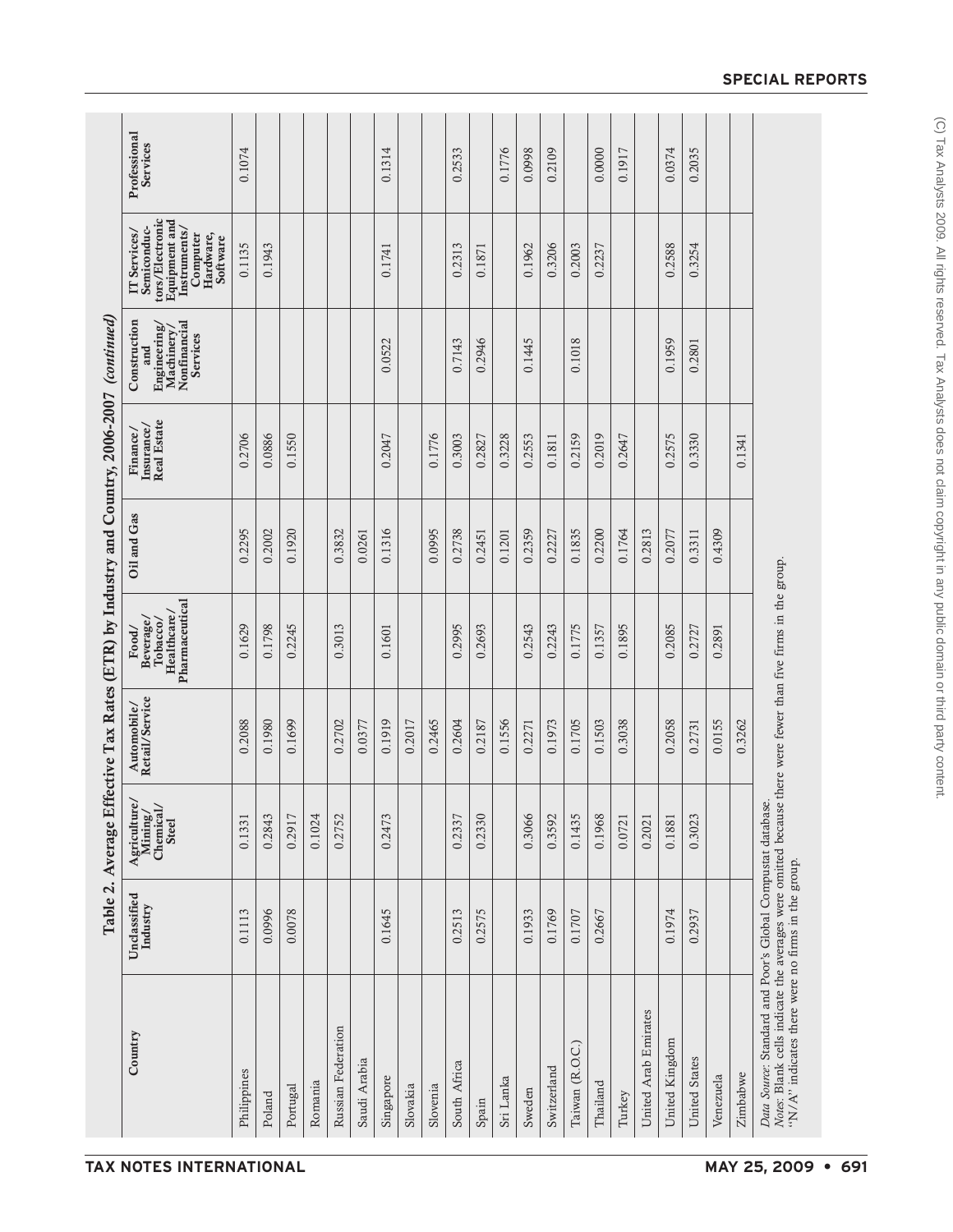|                |                                 | Table 5. Lowest-Taxed Companies, 2000-2007 |                                    |                                 |  |  |  |  |
|----------------|---------------------------------|--------------------------------------------|------------------------------------|---------------------------------|--|--|--|--|
| No.            |                                 | 2006                                       |                                    | 2007                            |  |  |  |  |
|                | Company                         | <b>Country of Incorporation</b>            | Company                            | <b>Country of Incorporation</b> |  |  |  |  |
| 1              | Pmi-Pan Malaysian Inds Bhd      | Malta                                      | Kantone Hldgs Ltd                  | Cayman Islands                  |  |  |  |  |
| 2              | XM Satellite Radio Hldgs Inc    | <b>United States</b>                       | Kwv Beleggings Beperk              | South Africa                    |  |  |  |  |
| 3              | Giga Storage Corp               | Taiwan (R.O.C.)                            | Star Reefers Inc                   | Cayman Islands                  |  |  |  |  |
| 4              | Chung Fu Chen Yeh Enterprise    | Taiwan (R.O.C.)                            | Anhui Feiya Textil Dev Co          | China (P.R.C.)                  |  |  |  |  |
| 5              | Zhonghe Co Ltd                  | China (P.R.C.)                             | Silver Wheaton Corp                | Canada                          |  |  |  |  |
| 6              | Grupo Iusacell SA               | Mexico                                     | The Quaypoint Corp Ltd             | Cayman Islands                  |  |  |  |  |
| $\overline{7}$ | Afgem Ltd                       | South Africa                               | <b>Integrated Silicon Solution</b> | <b>United States</b>            |  |  |  |  |
| 8              | Champion Technology<br>Holdings | Cayman Islands                             | Compass East Ind (Thailand)        | Thailand                        |  |  |  |  |
| 9              | Yunshin Construction            | Taiwan (R.O.C.)                            | Chaoda Modern Agriculture          | Cayman Islands                  |  |  |  |  |
| 10             | Kee Tai Properties              | Taiwan (R.O.C.)                            | Cangzhou Chemical Industry         | China (P.R.C.)                  |  |  |  |  |
| 11             | Tang Eng Iron Works Co Ltd      | Taiwan (R.O.C.)                            | Argus Solutions Ltd                | Australia                       |  |  |  |  |
| 12             | Kwv Beleggings Beperk           | South Africa                               | Shandong Jintai Group Co Ltd       | China (P.R.C.)                  |  |  |  |  |
| 13             | Frontline Ltd                   | Bermuda                                    | Oxonica Plc                        | United Kingdom                  |  |  |  |  |
| 14             | Chaoda Modern Agriculture       | Cayman Islands                             | Liang Huat Aluminium Ltd           | Singapore                       |  |  |  |  |
| 15             | Shandong Jinan Dept Store       | China (P.R.C.)                             | Elektrobit Oyj                     | Finland                         |  |  |  |  |
| 16             | Jiugui Liquor Co Ltd            | China (P.R.C.)                             | Yunnan Malong Ind Group            | China (P.R.C.)                  |  |  |  |  |
| 17             | Kantone Hldgs Ltd               | Cayman Islands                             | Frontline Ltd                      | Bermuda                         |  |  |  |  |
| 18             | Gansu Languang Sci & Tech       | China (P.R.C.)                             | Ballard Power Systems Inc          | Canada                          |  |  |  |  |
| 19             | Ch Offshore Ltd                 | Singapore                                  | Coal International Plc             | United Kingdom                  |  |  |  |  |
| 20             | Fujian Star Cmp Gp Co Ltd       | China (P.R.C.)                             | Infocus Corp                       | <b>United States</b>            |  |  |  |  |

**Table 3. Lowest-Taxed Companies, 2006-2007**

*Data Source*: Standard and Poor's Global Compustat database.

#### **Which Firms Have the Lowest Taxes?**

Table 3 reports the top 20 firms worldwide with the lowest ETRs from 2006-2007. All firms have effective rates of approximately 0 percent or even slightly lower (that is, tax refunds). All firms have positive financial accounting income. The list is in order; the top listed firm has the lowest effective rate. Industry numbers are consistent with those shown in previous tables. Note that all of these firms report positive financial income, so their zero rate is not simply a result of being unprofitable. The results show that the list is dominated by Asia-Pacific companies and tax haven countries (Bermuda and the Cayman Islands).

#### **Conclusion and Policy Implications**

Asia-Pacific countries operate in favorable tax climates. This conclusion is upheld at both the national and subnational (industry) level. It may be that such favorable tax rates are one factor accounting for these countries' international competitiveness.

The policy implications of our findings are as follows:

• The finding that Southeast Asian countries have the lowest ETRs confirms the popular belief that these countries offer favorable tax climates. In contrast, our evidence also reveals that other